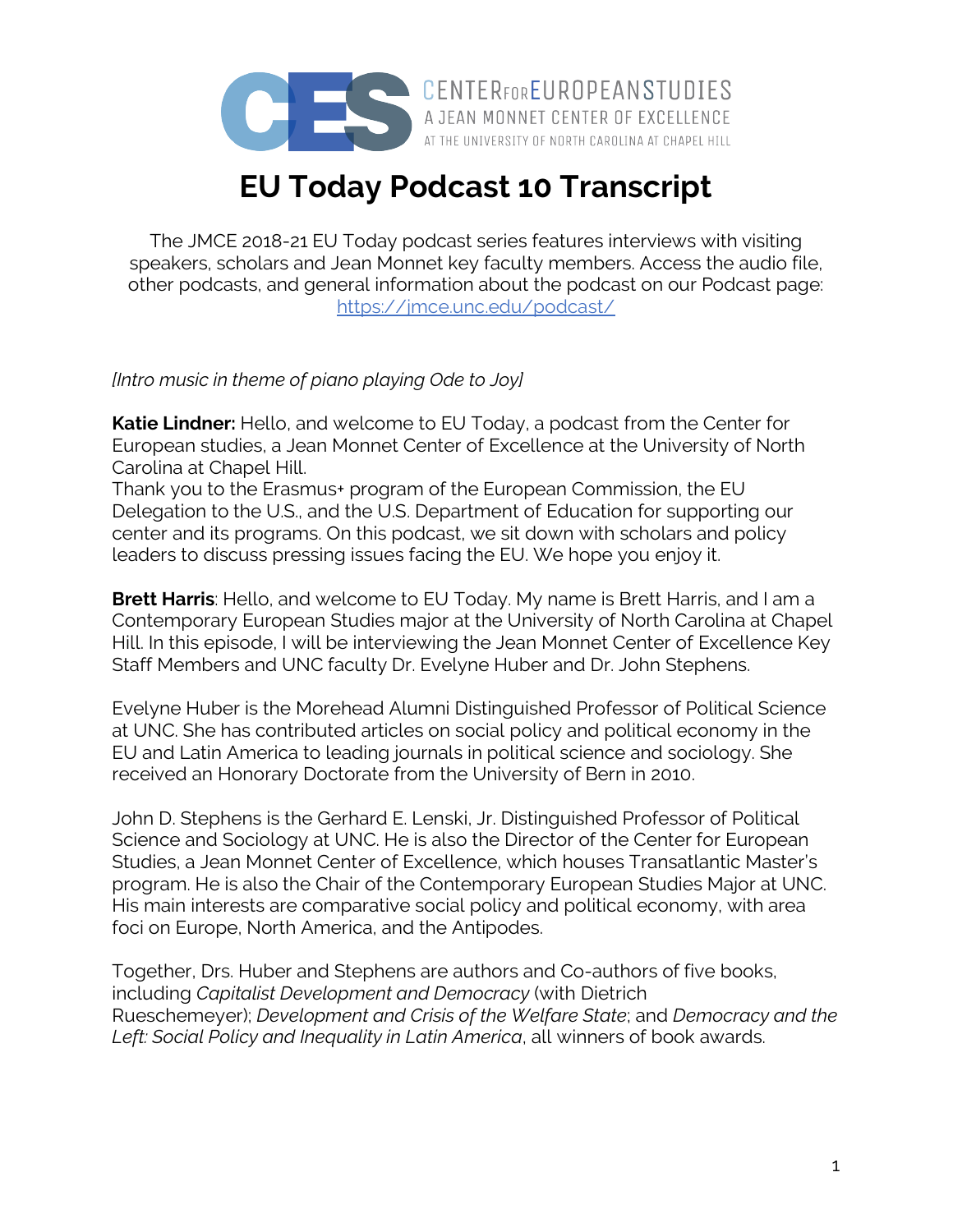

In this episode, Drs. Stephens and Huber discuss different models and outcomes of welfare states, as well as their ongoing project, *Increasing Inequality in Post-Industrial Knowledge Economies.*

AT THE UNIVERSITY OF NORTH CAROLINA AT CHAPEL HILL

[Ode to Joy fades back in and plays for appx. 4 measures]

**Brett Harris:** Hello and welcome to EU Today! My name is Brett Harris, and today we are welcoming Dr. John Stephens and Dr. Evelyne Huber from the University of North Carolina at Chapel Hill. Thank you both for joining us today! So, you both have been working on this project, *Increasing Inequality in Post Industrial Knowledge Economies*, for quite some time now. What is the state of the research now and what are your preliminary conclusions?

**Dr. John Stephens:** I'd like to start by defining the states that we're looking at. It's the universe of economically advanced democracies in North America, Europe, Australia, New Zealand, and Japan, so 21 countries altogether. In these countries, inequality fell from a high in the late 1920s, to a low in the mid 1980s, and then it's begun to increase again, in some countries modestly and others like the US more steeply. We are trying to figure out both why these countries all moved in the same direction at the same time, and why they do so at varying speeds—some with greater increases in inequality, and others with only modest increases in inequality.

**Dr. Evelyne Huber:** So, when we study income inequality, we have to look at wages and salaries and capital income on the one hand, what we call market income, and at redistribution through taxes and transfers, or what we call the welfare state.

**Brett Harris:** Great, thank you! So, in your research, you mention different types of welfare states. Could you elaborate on what defines a welfare state, and what variations differentiate the different models you're interested in?

**Dr. Evelyne Huber:** Right. This could take an hour, but we'll try to make it pretty concise! So, the welfare state: it is the totality of transfers—money transfers—and free or subsidized social services provided by the state. So, it includes pensions or what we know as social security [in the US], social assistance, food stamps, public housing, but also health care and education. Now, all affluent post-industrial democracies have welfare states, but they differ significantly in their types of welfare states. We generally distinguish four different types:

(1) There are Social democratic or Nordic welfare states; (2) Christian democratic, or Bismarckian, or Continental welfare states; (3) Liberal, or residual, or Anglo-American welfare states; and (4) fourth, Southern European welfare states. Now, they differ in generosity and in the redistributive profile—that is: how egalitarian they are in their benefits— and in how much they provide in terms of social services. So, the most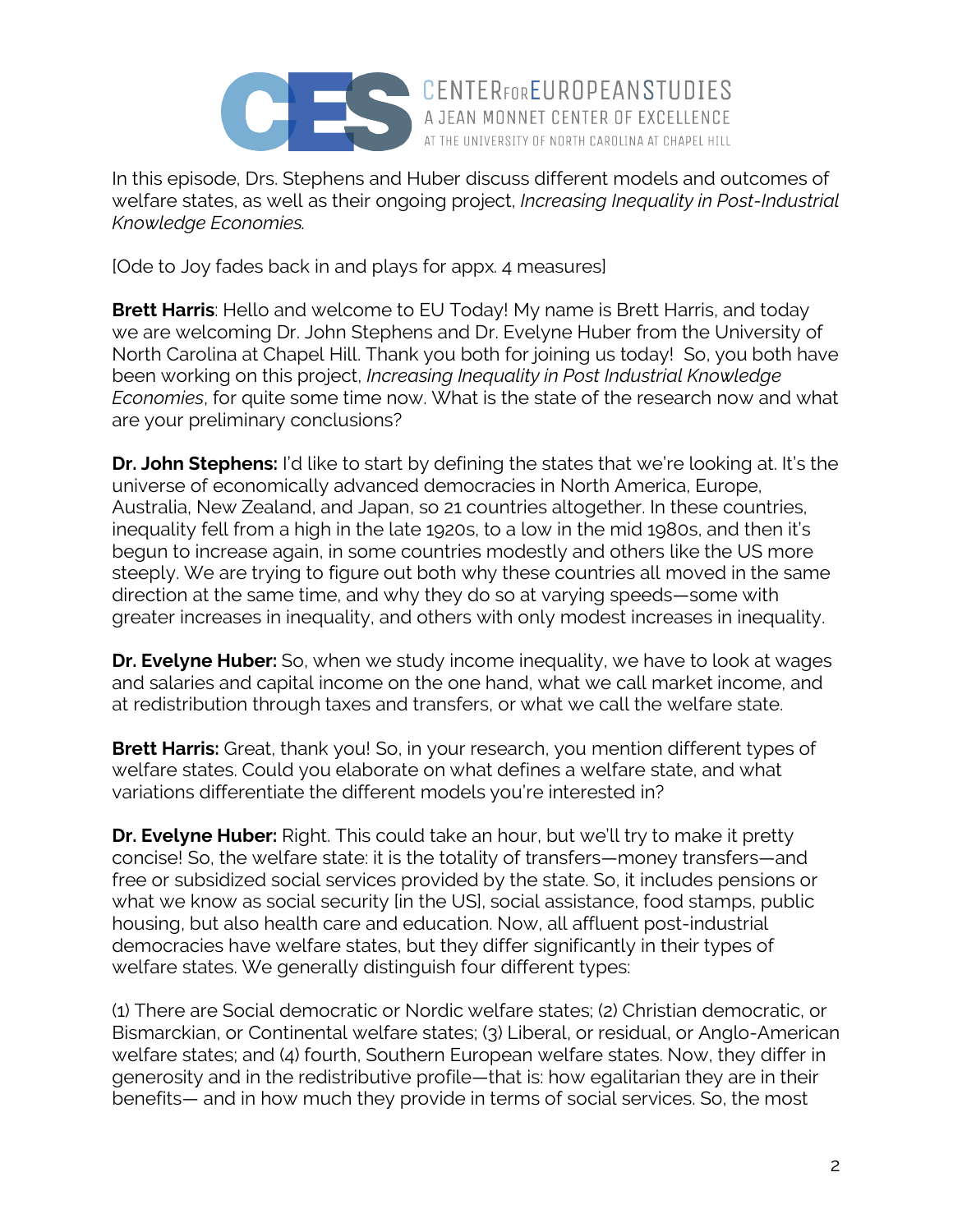

generous and redistributive and service-oriented welfare states are the Nordic, or Social Democratic welfare states. Their benefits are universalistic in the sense that they cover everybody, and they do so with generous pension systems, for instance; they have generous unemployment insurance; they have free health care for everybody; they have free education at all levels; and they have free or subsidized child care and elder care. So, they really have taken on a bunch of care responsibilities which makes it much easier for parents, particularly mothers, obviously, to combine work and family.

The Continental welfare states, which we call Christian Democratic welfare states and we'll get to why they got these names in a little bit—those welfare states are about as generous on transfers and they spend roughly equal amounts, but the transfers are less universalistic and redistributive. Different groups get different types of benefits, and in particular, they provide fewer services; they finance a number of social services, but those are typically privately provided. So particularly childcare is a very important example.

Then we have the Liberal, or what we call residual, Anglo-American welfare states. They are called residual because they really just take care of the very needy that are not taken care of by family or the market. Now that is not entirely true for all programs in all countries. For instance, in the US, social security is the most generous part of the welfare state, and in Britain, of course, we have universal healthcare. But as a group, they spend the least, and they are the least redistributive. A lot of their benefits are actually means-tested, and as I said, they neither finance nor provide many social services but leave them to the market, and private education plays an important role.

And finally, we have the Southern European welfare states, which were most of the late-comers—particularly Spain, Portugal, and Greece—they really only developed their welfare states to a meaningful extent after they became democracies. They show a mixture of the Continental pattern in their transfers and the Nordic pattern in their health services. Several of them have universal public health services. In terms of care services, they continue to rely very heavily on the family for care services. So, we sometimes also call them familialistic welfare states.

**Brett Harris:** Thank you. So, there's a lot of variation between those—what reasons are there for these differences and variations between welfare states?

**Dr. John Stephens:** These welfare states were constructed over a long period of time—the first modern social policies were passed in Germany in the 1880s, but if we look at their overall development, you can say the three or four decades after WWII were the period of rapid development of these welfare states across the groups of countries. And if you look at the dominant political force, then you will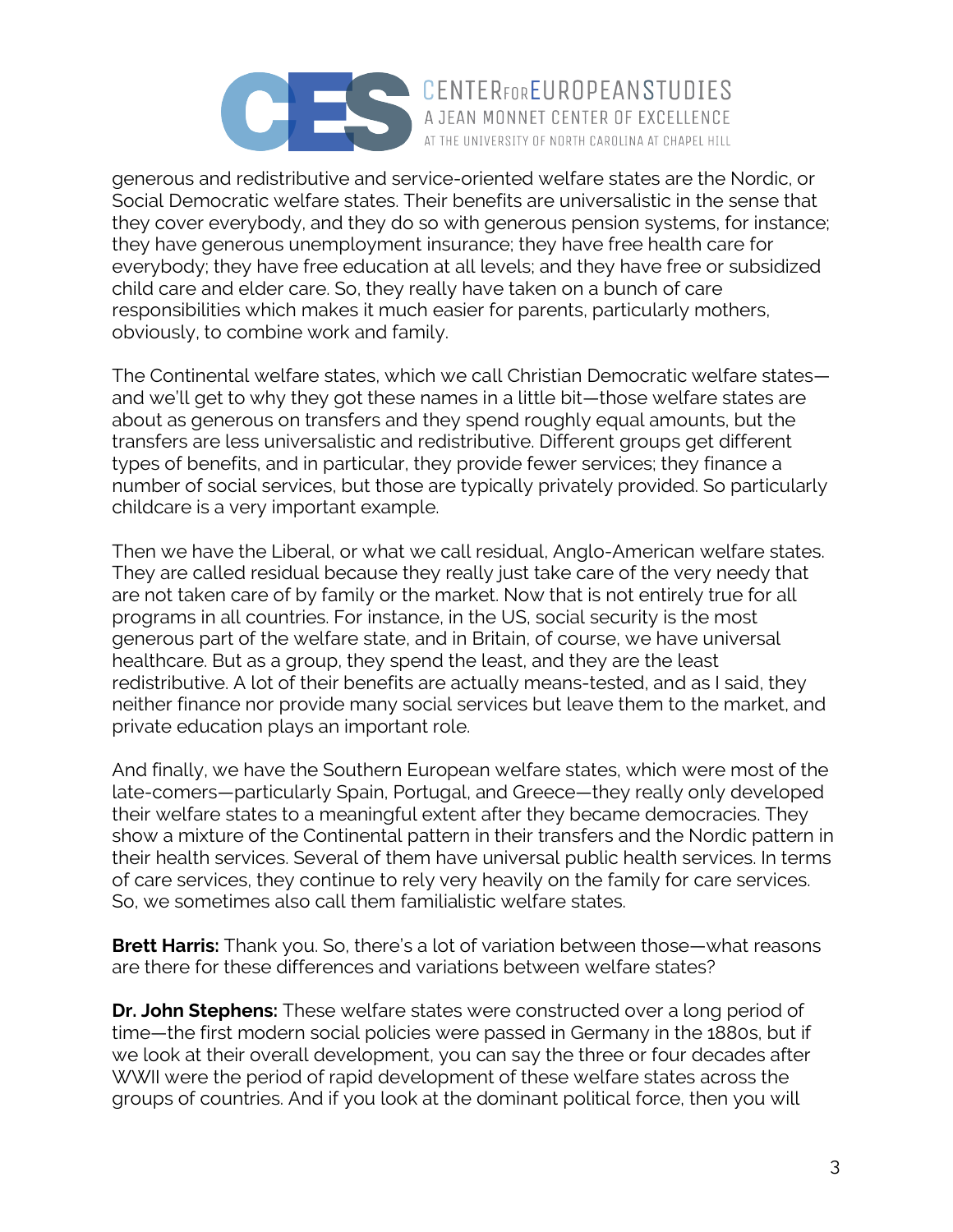

understand what kind of welfare state they have. The reason we call the Nordic welfare states the social democratic welfare states is because the Social Democrats and their allies were the dominant political force in those countries between 1945- 1985. In continental Europe, it's the Christian Democratic parties that were dominant, in most cases. Sometimes Christian Democratic/Social Democratic alliances were often in government, but it's mostly the Christian democratic or Catholic ideology that shaped their welfare states and implemented these policies. In the Anglo-American countries they were governed by primarily center right and centrist secular parties, and so these broad party families are what really imprinted and led to the variation. So, if you look at the variation of these welfare states in 1950; they were not very different from one another, and then if you look at them in 1985, they're very different.

AT THE UNIVERSITY OF NORTH CAROLINA AT CHAPEL HILL

**Brett Harris:** In what ways does the type of welfare state impact how inequality manifests in that state?

**Dr. John Stephens:** So, as we just discussed, the welfare state is there to reduce poverty and inequality resulting from market income via taxes, transfers, and the provision of public services. Now, the welfare state has a big role in shaping market income inequality to begin with, largely through support for education and training that is, skill training. The other factors that shape market outcomes are labor market institutions.

**Dr. Evelyne Huber:** Right, so let's have a closer look at labor market institutions. The central role is played by unions and the collective bargaining system, and these vary greatly between countries and the patterns roughly correspond to the welfare state types. In the Nordic countries, unions are very strong, organizing still more than 60% of the wage and salary earners — so, it is not surprising that unions have historically been—and still are—a major voting block for social democratic parties. So, it's that alliance that has both built the welfare state and the system of industrial relations, and they work in tandem, basically, to produce more egalitarian outcomes. In the Continental countries unions organize between 20 and 30% of the wage and salary earners; and in the US, for instance, only about 11%, so those are really enormous differences. Now, historically, in all these countries, unions were stronger forty years ago. There was a time when unions were relatively strong in the US as well. So, unionization has declined everywhere, but very important differences persist.

A second important aspect in a labor relations system has to do with legal contract extension—in other words, contracts negotiated by unions and employers are extended to non-union members. Contract coverage in the Nordic countries reaches between 80% and 90% of the wage and salary earners. So, that's the overwhelming majority, and people who are eligible to be covered by a negotiated contract—they are covered. In the Continental countries it varies from 60% to 90%.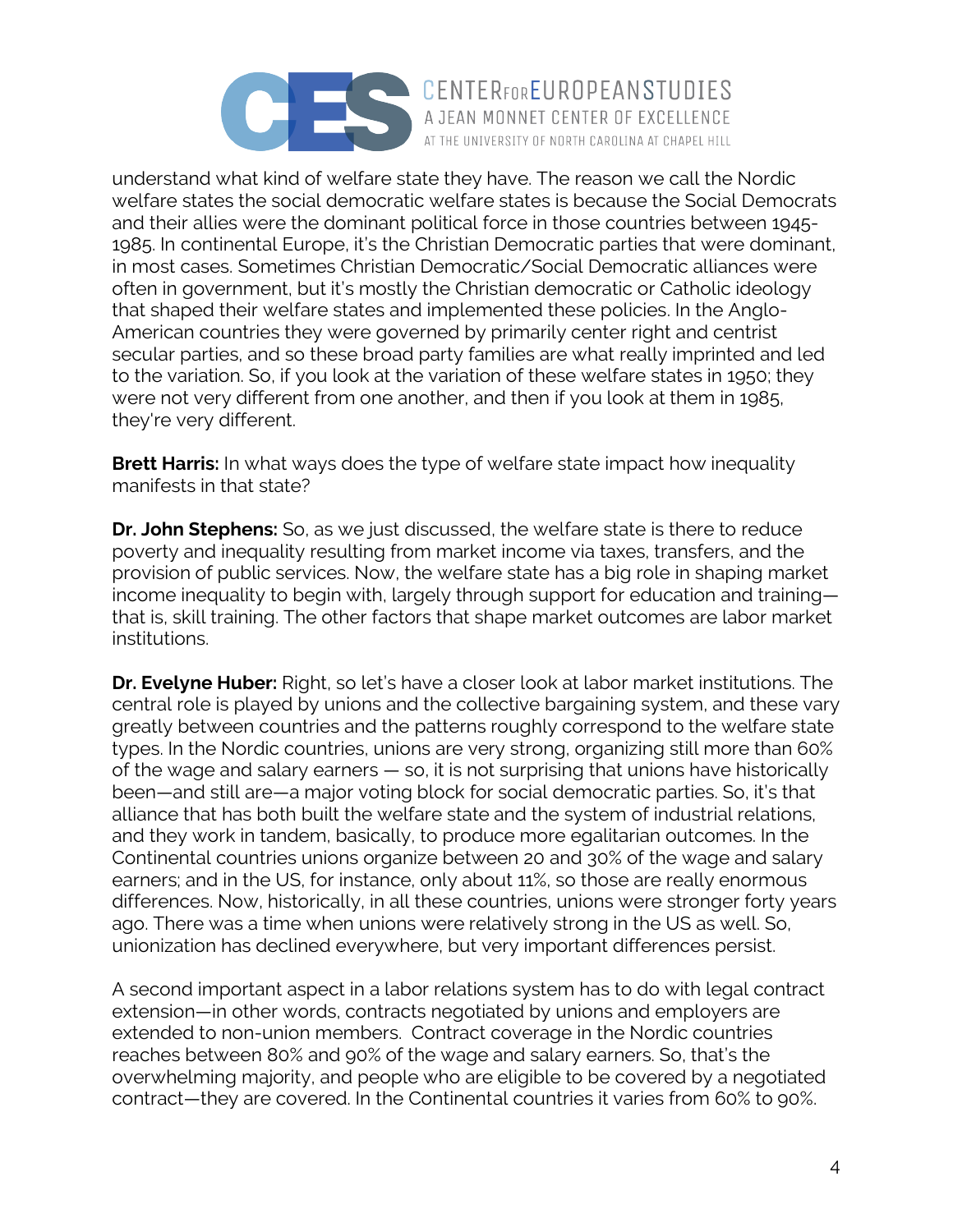

Again, by contrast, in the United States contract coverage is less than 15% of wage and salary earners. So clearly, that makes for very different dynamics in earnings distributions. Also, in many Nordic and Continental countries there are works councils—that is, there is legislation that establishes work councils—that represent labor interests at the enterprise level. The powers of works councils vary depending on the country. In some countries they are mainly consultative, but in others they actually have codetermination rights on things such as wages and working conditions, for instance if there have to be adaptations to economic downturns, such as short work weeks, and so on and so forth. At any rate, we're talking about an institutional co-representation of labor which clearly represents the interest of labor vis a vis top management and basically shareholders.

AT THE UNIVERSITY OF NORTH CAROLINA AT CHAPEL HILL

So, let's look at some figures as to what has happened to poverty and inequality since 1985.

**Dr. John Stephens:** Now, if this was a video, we could show you a bunch of graphs and tables, but its not. So rather than showing you what's happening in all of these countries in so many measures, we're just going to give you a few examples.

And so, let's start with the US. This is the country where you had the biggest increase in inequality. All these figures I'm going to give you are for 1985 and 2015. In that period, the share of US income that accrued to the top 1% of income earners in the US rose from 12% to 20%. In terms of poverty, the market income poverty (pre tax and transfer poverty) rose from 17% to 21%, and poverty after taxes and transfers, so after the welfare state, rose from 11% to 15%. So, in this whole period of 30 years, real median household income increased only .5% per annum. At the same time, economic growth was 1.7% per annum. So, this means that the upper income earners were reaping most of the benefits of economic growth in the US over that period of 30 years. I just gave you the top 1%, but overall measures of inequality like the Gini index have the same patterns.

We can contrast this to a couple of European countries. The top 1% in Sweden increased from 5% to 8.5% in the period 1985-2015. In Germany, the top 1% income share increased from 10% to 13% of national income. So still increasing, but much less. In Sweden, the annual average increase in median household income was 2.6% (compared to 0.5% per annum in the US). So, the average Swedish household was getting better and better off every year, in contrast to the average American household, which was practically stagnant. The medium income growth in Germany was much lower than in Sweden. Now, a lot of this is due to the fact that our first date was in 1985, and then you had reunification of the much poorer East Germany with West Germany, but you still had 0.9% per annum increase in median real household income, which is almost twice that of the US. Post tax and transfer income poverty increased from to 5% to 11%. So, in Germany, the big increases in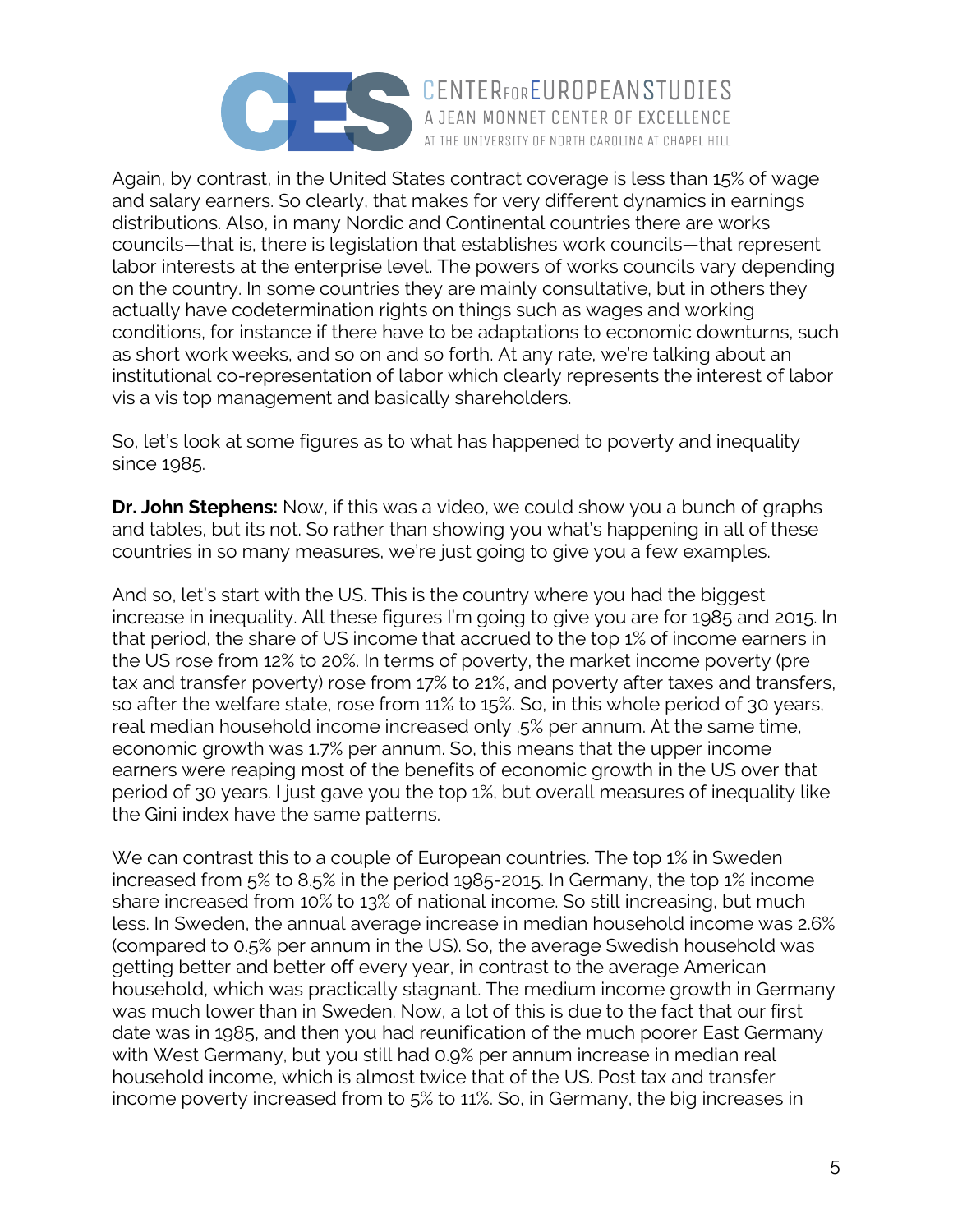

inequality are really at the bottom, so the low-wage market expanded quite a bit, which is why you have that increase.

AT THE UNIVERSITY OF NORTH CAROLINA AT CHAPEL HILL

**Brett Harris:** So, across the board, like you mentioned, we see these increases what are some of the underlying reasons for these increases?

**Dr. Evelyne Huber:** So, we have several. We have structural economic changes, we have demographic changes, and then we have declines in labor strength, and particularly in unionization. So, let's start with structural economic changes. All of these countries experienced deindustrialization and thus the loss of well-paying jobs for people with low or medium skills. Now, deindustrialization is partly due to technological change, and partly due to import competition. So, if we look at technological change, or the transition to the knowledge economy, what we see is increasing demand for people with high skills. And basically, few jobs are created in advanced branches of the economy for people with low skills. In other words, the jobs are being created in personal services: restaurants, beauty parlors, bars, you name it. So, low-skill/ low-wage jobs are being created in sectors where people spend their money who are participating in the knowledge economy in high-skill/ high-income jobs. If you have increasing demand for people with high skills, then they will be able to command a greater remuneration, a greater return on their skills, unless the supply increases at the same rate. And that then would require—and we will come back to this in a little bit—a lot of investment in education. There is a widely cited book by Claudia Goldin and Lawrence Katz which makes precisely that argument—that the US has been losing the race between technology and education; that is, for the past five decades the US has not invested enough in education to keep up with the rising demand for education in the labor market, and therefore we have this increasing inequality. That's really part of the story, but it's not the whole story.

So, as I said, there are a lot of jobs being created in the service sector, but those jobs are notoriously unstable and low-paying. So you have what we call a dualization of the labor market. On the one hand you have people with stable, relatively wellpaying jobs, and on the other hand, you have people with a precarious attachment to the labor market—temporary jobs, part-time jobs, typically without benefits, poorly paid, and so on and so forth.

So, a lot of people also point to globalization, particularly trade competition, outsourcing, and immigration. And we clearly know that these things are going on, but the results of our econometric analyses are not really robust for these variables, meaning that technological change and deindustrialization are the key factors.

Then we have demographic changes. We have a greater proportion of singlemother families. And single mother families are notoriously vulnerable to poverty.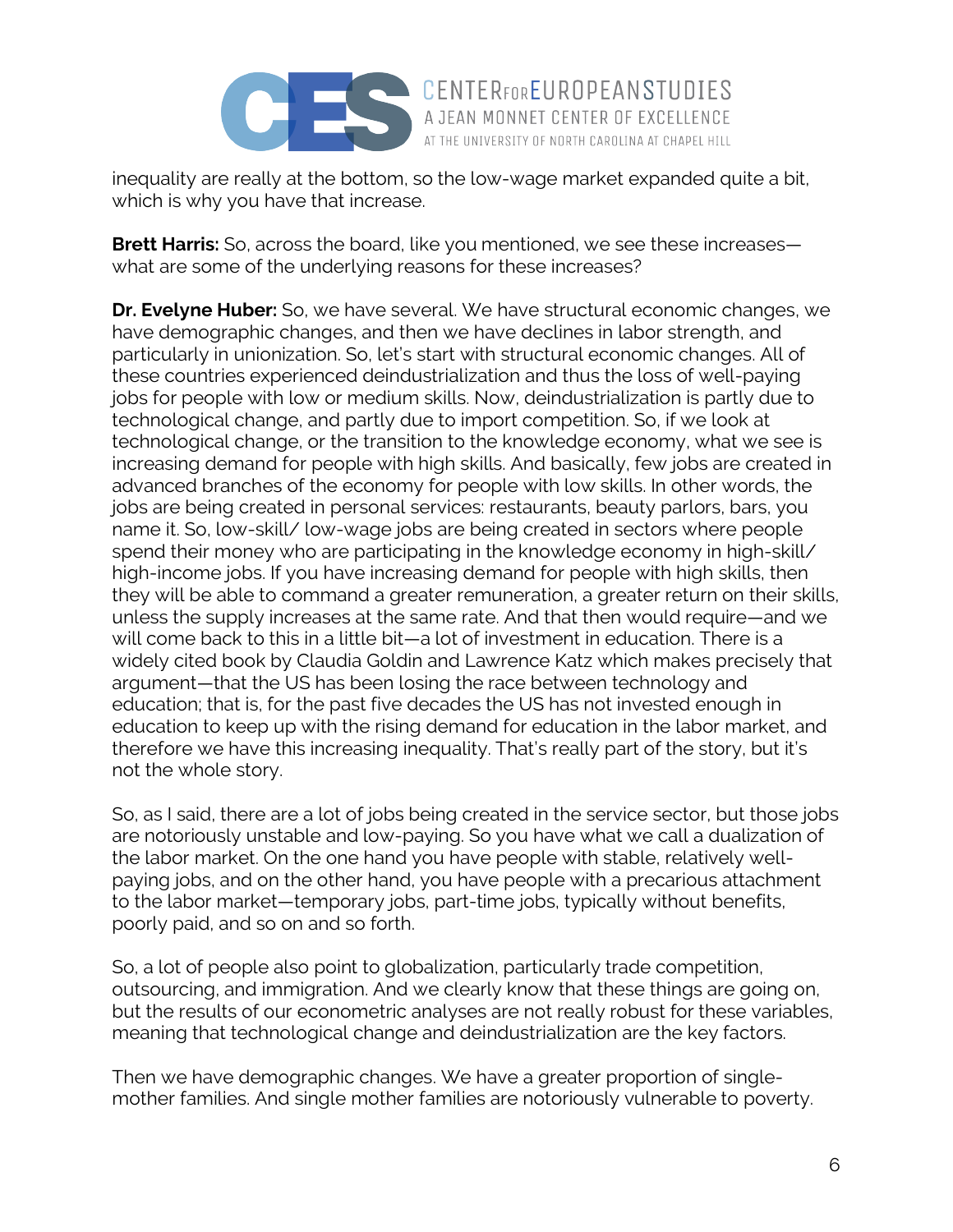

It's hard to take care of kids and work at the same time, particularly in countries without extensive childcare. These developments help explain common trends toward greater inequality, but other developments differ more across countries. So, as I mentioned before. Decline of union density has been universal but particularly strong in the Anglo-American countries. Moreover, other aspects that strengthen labor, such as contract coverage, which are high in the Nordic and Continental and even the Southern European countries, have not declined very much. We can see this impact very clearly in the growth of the share of the top 1% that John just talked about; strong unions and other aspects of labor strength, like works councils, in our econometric analyses are shown to reduce the income share of the top 1%. The runaway incomes at the very top are primarily a phenomenon of the Anglo-American countries, where all of those aspects of labor strength are very low.

AT THE UNIVERSITY OF NORTH CAROLINA AT CHAPEL HILL

**Dr. John Stephens:** I just want to make it clear here—Evelyne is talking about our econometric analyses—this is our data analysis for this book. The quantitative part, we are just about finished with.

Another key difference across these countries is the skills distribution. European education and training systems do a better job increasing skills at the bottom. So, when you have better skills at the bottom, you have better pay at the bottom. With the advent of the knowledge economy it is particularly the Nordic countries that have distinguished themselves in investing in lifelong education and training and thus have improved skills levels on the average and particularly at the bottom. We see this very clearly in the OECD's Program for International Assessment of Adult Capabilities. It shows that particularly the US and the other Anglo-American countries have skill levels at the bottom 5% that are much worse than they would be in the continental European states, which is not as good as they would be in the Nordic countries. So, one of the reasons that you have lower income inequality in the Nordic countries is investment in skills. If you add up spending on daycare, all levels of education, and active labor market policy, the Anglo-American countries spend about 5.5% of GDP on these investments skills, while the Nordic countries spend about 10% of GDP on those education and training programs.

So, market income inequality has increased in every country, but to different degrees. The same is true for market income poverty. Welfare states everywhere reduce poverty and inequality, but they have not been able to keep up with the increase in market income poverty and inequality, and as a result, disposable household income poverty and inequality have gone up everywhere, though levels continue to differ. In the European countries, the EU austerity policies have been an important brake on the ability of welfare states to counteract this increase in market income inequality; in the United States it has been domestic politics, with repeated significant tax breaks for corporations and upper income groups, and a failure to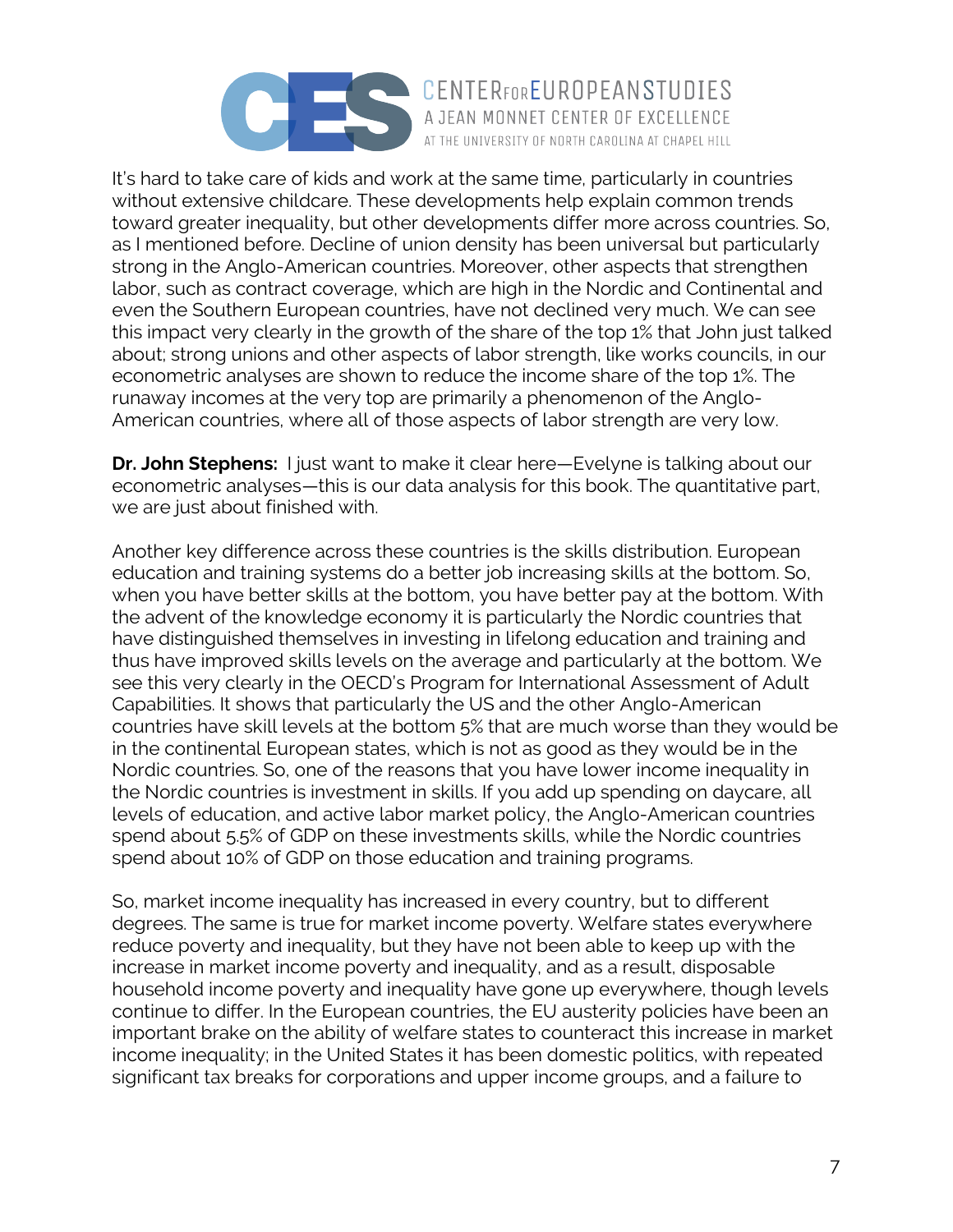

invest in the skills—that's the race between technology and education over the past four or five decades.

A JEAN MONNET CENTER OF EXCELLENCE AT THE UNIVERSITY OF NORTH CAROLINA AT CHAPEL HILL

**Brett Harris:** Thank you for sharing. We're about ready to wrap up—are there any last thoughts either of you two would like to share?

**Dr. Evelyne Huber:** Just that, in a lot of public discourse, people say, "oh well, it's globalization; it's trends that one can do nothing about; and that's what's behind inequality: transition to the knowledge economy." Well, yes, those things are important, but there are policy choices that can be made that can mitigate the inegalitarian effects of structural changes. And in order for these choices to be made, you need to have the appropriate political alliances. In other words, you need to have the political parties, and groups in civil society that work together to push for those trends.

**Dr. John Stephens:** If you look at the economics literature on the increases in wage inequality and overall income inequality, what you see written all over the place is "skill-biased technological change." So, we have this transition to the knowledge economy, and we have certain semi-skilled jobs, basically assembly line jobs, which were well-paid, and they've gone away. And there's a swath of workers who fall behind. But it's important to underline, as Goldin and Katz did in their 2008 book, *The Race between Education and Technology* that Evelyne referred to previously is that for the first  $75$  year of the 20<sup>th</sup> century, the US was winning the race between education and technology, expanding secondary education until it became universal, and then expanding tertiary education, and then all of the sudden, around 1970, we stopped doing that. So, if you look in 1970 at the percentage of GDP that goes to education, the #1 country in the world is Canada with 8.6% of GDP. Tied for #2, were the US and Sweden at 7.2% of GDP. Now the US is at 5.5%, and Sweden is still up at 8%. So, it's a choice we made not to invest in people's skills and the expansion of public education, and that's the point of their book. And so, when people say "skill-biased technological change," they forget that there is a political side to it, and that is the supply side. If we would invest the same amount as the Nordic countries do in people's skills we would have more equal outcomes, especially for the people at the bottom.

**Brett Harris:** Definitely! Well, thank you very much for the very thought-provoking lecture, and thank you everyone for tuning in!

## *[Ode to Joy plays in the background]*

**Katie Lindner:** Please note that any opinions expressed in the EU today podcast are solely those of our guests and our hosts, and not of the UNC Center for European